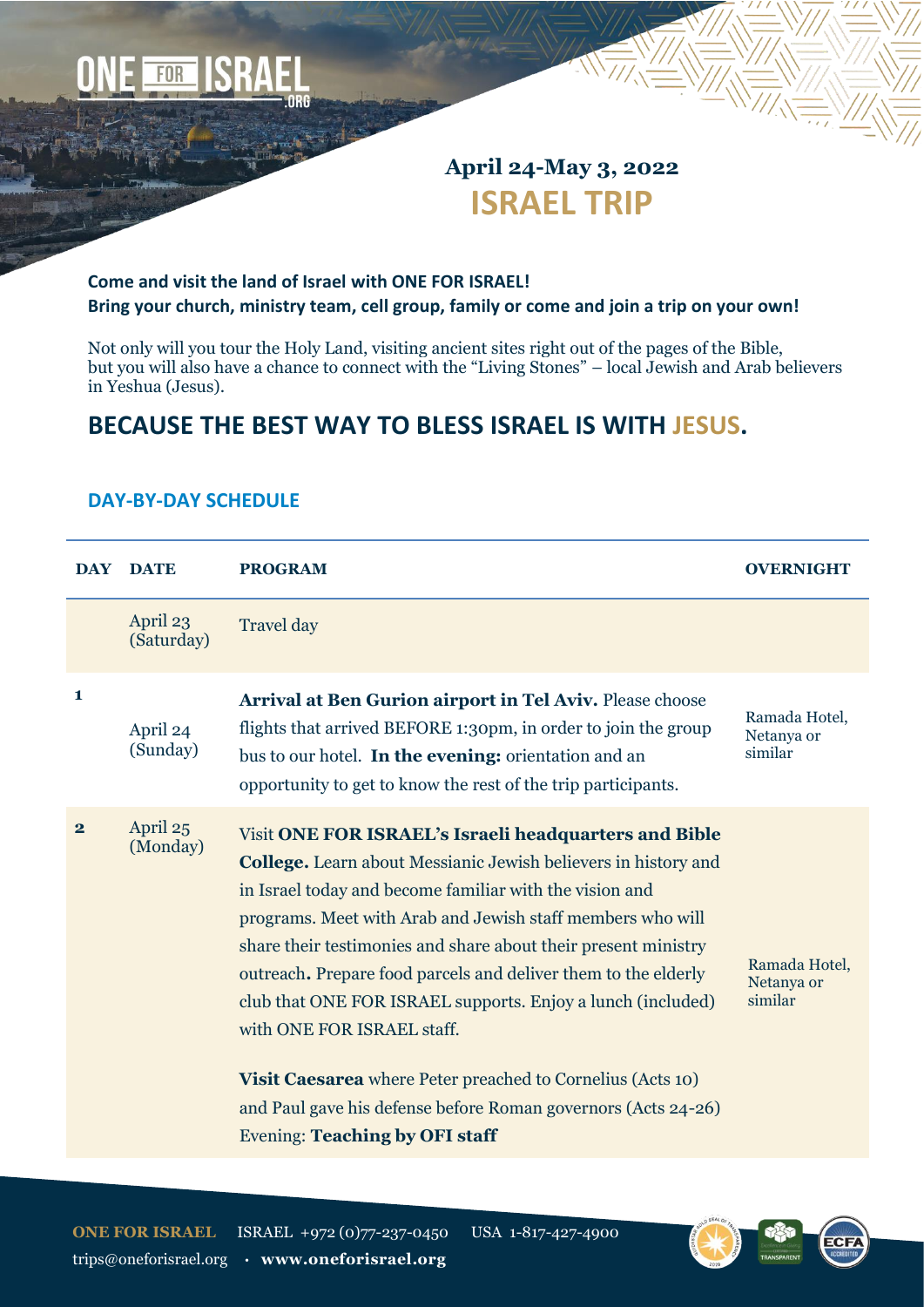

 $\overline{W}$ 

| 3                       | April 26<br>(Tuesday)   | Travel to Haifa and meet with a local Messianic ministry. Visit a<br>viewpoint on Mt. Carmel to visualize the story of Elijah and the<br>Prophets of Baal. Tour Megiddo (1 Kings 9:15) and then<br>continue to Nazareth Village, a reenactment of village life in<br>Nazareth at the time of Yeshua. Connect with a <b>local Arab</b><br><b>Christian pastor</b> to learn about his work and arrive at your<br>hotel by the Sea of Galilee at the end of the day.                                                                                                                                                                             | Sea of Galilee<br>Ron Beach<br>or similar        |
|-------------------------|-------------------------|-----------------------------------------------------------------------------------------------------------------------------------------------------------------------------------------------------------------------------------------------------------------------------------------------------------------------------------------------------------------------------------------------------------------------------------------------------------------------------------------------------------------------------------------------------------------------------------------------------------------------------------------------|--------------------------------------------------|
| $\overline{\mathbf{4}}$ | April 27<br>(Wednesday) | Travel up to the northern borders to pray over Lebanon and<br>Syria. Visit Tel Dan (I Kings 12/Judges 18) and Caesarea<br>Philippi (Matthew 16). Continue to the Golan Heights for a<br>view into Syria.<br><b>Evening: Time of fellowship and sharing with OFI staff</b>                                                                                                                                                                                                                                                                                                                                                                     | Sea of Galilee<br><b>Ron Beach</b><br>or similar |
| $\overline{\mathbf{5}}$ | April 28<br>(Thursday)  | Begin the day sailing on the Sea of Galilee. There will also be<br>an opportunity to view the remains of a fishing boat from the<br>time of Yeshua. Visit the traditional location for the Sermon<br>on the Mount (Matthew 5-7). Tour Capernaum, Yeshua's<br>ministry base. Enjoy a fish lunch together (included). Visit the<br>synagogue at the town of <b>Magdala</b> (probable home of Mary<br>Magdalene).                                                                                                                                                                                                                                | Sea of Galilee<br>Ron Beach or<br>similar        |
| 6                       | April 29<br>(Friday)    | Travel down the Jordan Valley to <b>Qaser el-Yahud</b> , the<br>traditional <b>baptismal site of Yeshua</b> in the Jordan River.<br>There will be an opportunity for baptisms for those who choose.<br>The rest of the day will be spent in the region of the Dead Sea.<br>Hike Ein Gedi where David hid from Saul (1 Samuel 24). Visit<br>Masada, the palace-fortress of Herod the Great, used by the<br>Zealots in the Great Jewish Revolt against Rome. End the day<br>with an opportunity to <b>float in the Dead Sea</b> . Then UP TO<br>JERUSALEM to welcome in the Sabbath! Evening: Group<br>worship and teaching for the Sabbath Day | Jerusalem<br>Prima Kings<br>or similar           |



 $\equiv$ 

 $\left\langle \sqrt{\epsilon}\right\rangle$ 

ECF/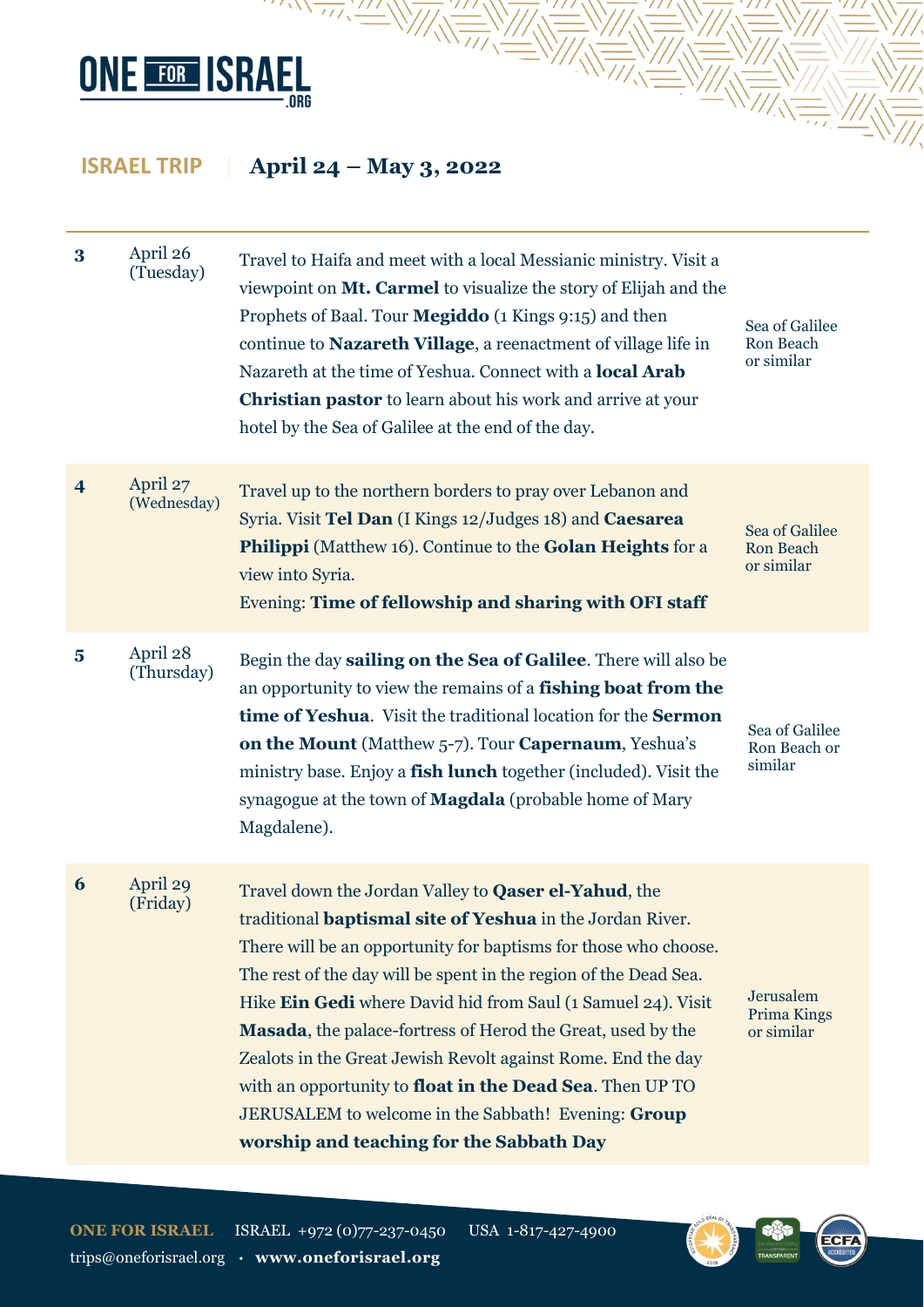

 $\overline{\mathcal{W}}\mathcal{W}^{\prime\prime\prime}\mathcal{W}^{\prime\prime}$ 

| 7 | April 30<br>(Saturday) | Visit the <b>Mount of Olives</b> , the location of Yeshua's ascent and<br>return, and <b>Dominus Flevit</b> where He wept over the city of<br>Jerusalem (Luke 19:41-44). Spend time at the Garden of<br>Gethsemane where Jesus prayed before His crucifixion. We<br>will join a Messianic service, led by one of the graduates of ONE<br>FOR ISRAEL's Bible College, and a current faculty member<br>there. Continue to <b>Bethlehem</b> to meet with a Palestinian pastor<br>and learn about his ministry and pray for his congregation. Visit<br>the shepherd's cave and an olive wood shop owned by local<br>Palestinian Christians.<br>Evening: Testimony by a local believer | Jerusalem<br>Prima Kings<br>or similar |
|---|------------------------|-----------------------------------------------------------------------------------------------------------------------------------------------------------------------------------------------------------------------------------------------------------------------------------------------------------------------------------------------------------------------------------------------------------------------------------------------------------------------------------------------------------------------------------------------------------------------------------------------------------------------------------------------------------------------------------|----------------------------------------|
| 8 | May 1<br>(Sunday)      | Visit the <b>Davidson Center</b> to learn about pilgrimage to<br>Jerusalem at the time of Yeshua. View the streets and steps of<br>the Southwall Excavations. Join in prayer at the Western<br>Wall, before touring the Western Wall Tunnels, walking<br>along the length of the Temple wall from the time of Jesus.<br><b>Tour the Knesset</b> (if COVID regulations permit) and have a<br><b>time of prayer</b> in the area of the Knesset (the Israeli<br>Parliament) and Supreme Court. Spend time at the Israel<br><b>Museum</b> and view the 50:1 scale model of Jerusalem from<br>Yeshua's time and the <b>Shrine of the Book</b> , which houses the<br>Dead Sea Scrolls.  | Jerusalem<br>Prima Kings<br>or similar |
| 9 | May 2<br>(Monday)      | Ascend Temple Mount, the site of the two temples. Visit the<br>Pools of Bethesda and worship at <b>St. Anne's Church</b> . Walk<br>through the Old City, down the Via Dolorosa past the<br><b>Church of the Holy Sepulcher.</b> After lunch in the <b>Jewish</b><br><b>Quarter</b> (on your own), there will be the option of a guided tour<br>of the City of David excavations, Hezekiah's Tunnel and<br>the Pool of Siloam, or you may choose to have a free<br>afternoon for shopping in the Old City.<br>Evening: Final evening together with OFI staff                                                                                                                       | Jerusalem<br>Prima Kings<br>or similar |



 $\sqrt{\frac{1}{1-\lambda}}$ 

ECF/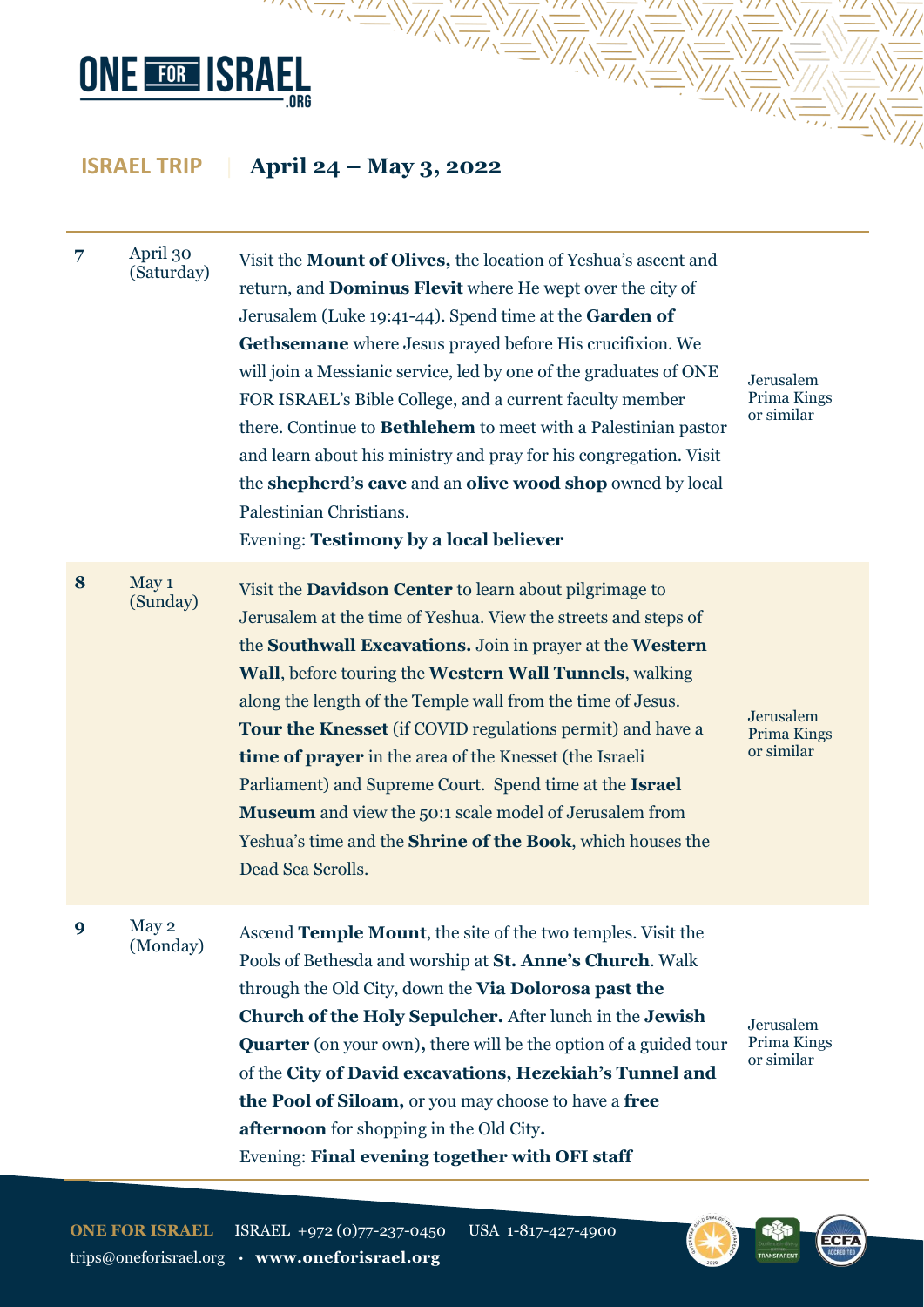

7'''' \

| <b>10</b> | May <sub>3</sub><br>(Tuesday) | Share communion at the <b>Garden Tomb</b> . Meet with a Holocaust<br>survivor who will share their testimony with the group followed<br>by time to visit <b>Yad Vashem</b> , the Holocaust Memorial<br>Museum. Pray over Jerusalem from the balconies of the<br><b>Jerusalem Prayer Tower.</b> Leaving Jerusalem, the bus will<br>stop at the <b>Valley of David and Goliath.</b> Enjoy a <b>farewell</b><br><b>dinner</b> (included) en route to the airport for your flights home.<br>(please choose flights that leave AFTER 10 pm on May 3, or just<br>after midnight on May 4). | <b>No hotel</b><br>included this<br>night. |
|-----------|-------------------------------|--------------------------------------------------------------------------------------------------------------------------------------------------------------------------------------------------------------------------------------------------------------------------------------------------------------------------------------------------------------------------------------------------------------------------------------------------------------------------------------------------------------------------------------------------------------------------------------|--------------------------------------------|
| 11        | May 4<br>(Wednesday)          | Arrive home with vibrant memories of ancient stones and Living<br>Stones in the Land of Israel.                                                                                                                                                                                                                                                                                                                                                                                                                                                                                      |                                            |

 $\mathbb{R}\mathbb{W}$ 

# **TERMS & CONDITIONS**

| Ten days in Israel (12 days with travel)              |              |  |
|-------------------------------------------------------|--------------|--|
| Price per person in a shared room<br>(double or twin) | $$2,950$ USD |  |
| Price per person in a single room                     | $$3,850$ USD |  |

### **IMPORTANT NOTES:**

- All rates are in **US Dollars**
- Changes in the price may occur, due to exchange rate fluctuation, up until 45 days before departure
- The **schedule is subject to change** according to weather, security conditions & directives from the Israeli Ministry of Health
- Registration closes **March 15, 2022**
- Final Payment is due by **March 15, 2022**



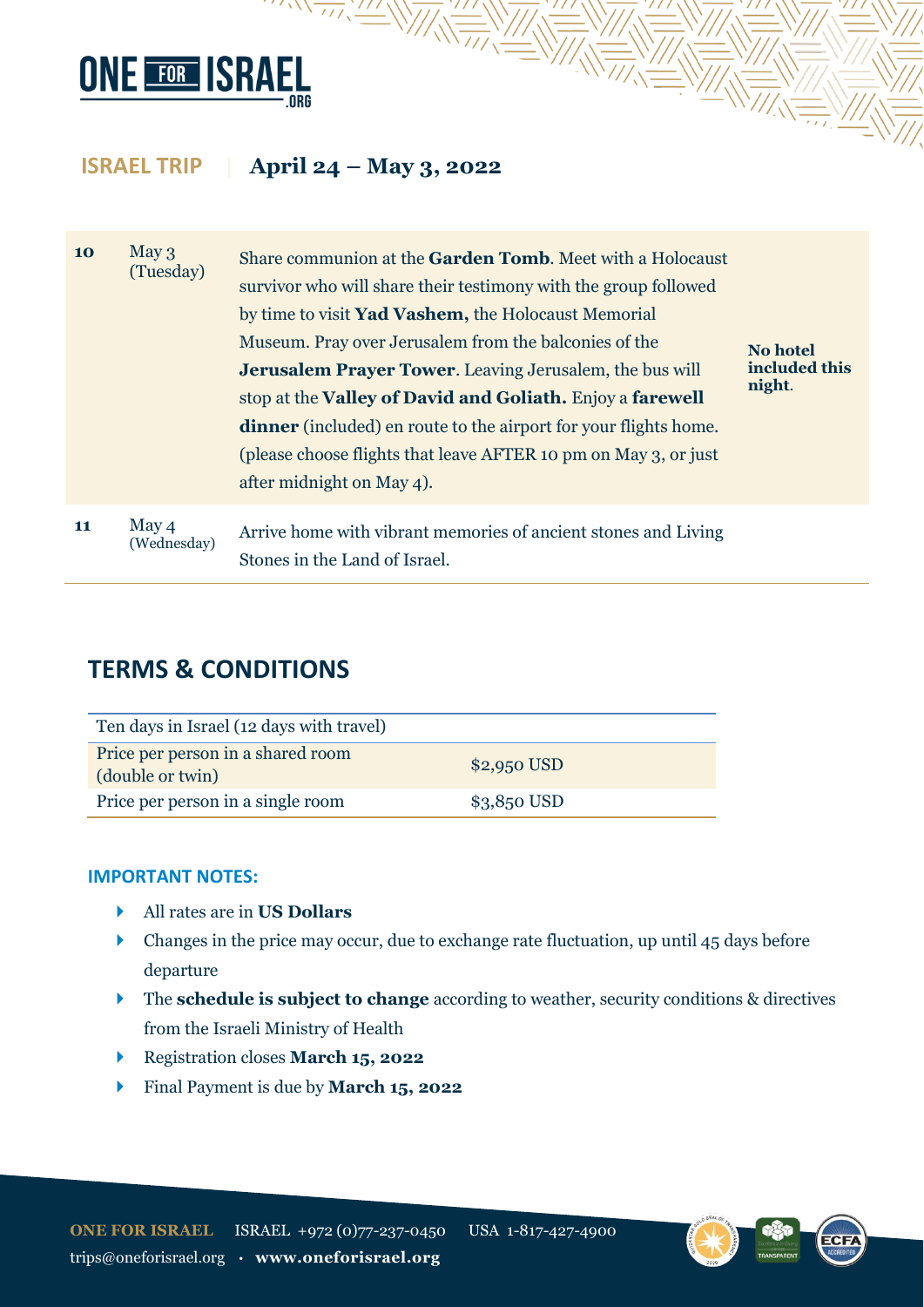

The proposal is based on the following accommodations or similar:

| <b>Nights</b> | Location       | Hotel or similar |
|---------------|----------------|------------------|
| $\bf{2}$      | <b>Netanya</b> | Ramada Hotel     |
| 3             | Sea of Galilee | Ron Beach        |
|               | Jerusalem      | Prima Kings      |

- **If you desire to be in a shared room** and do not have a roommate, a roommate will be assigned if one is available
	- **•** If a roommate cannot be assigned, the single room cost will apply
- **Changes can occur in hotels** due to factors beyond control
- All housing and transportation arrangements for those **arriving early or staying later** than the published arrival and departure dates and/or airport transfer times are the responsibility of the traveler. For housing suggestions, contact: **trips@oneforisrael.org**

#### **RATE INCLUDES:**

- $\checkmark$  Transfers to and from Ben Gurion airport (times to be announced)
- $\checkmark$  Nine nights in a shared room (extra cost for those wanting a single room)
- $\checkmark$  Breakfast and dinner daily and hot beverages are served with breakfast.
	- Soda and alcohol are not included in the meals provided
- $\checkmark$  Lunch on two days as per itinerary
- $\checkmark$  All tips and gratuities for guides, drivers and hotel staff
- $\checkmark$  Professional and licensed English-speaking guide
- $\checkmark$  Transportation by air-conditioned bus on all days
- $\checkmark$  Entrance fees to sites mentioned in itinerary
- $\checkmark$  Map

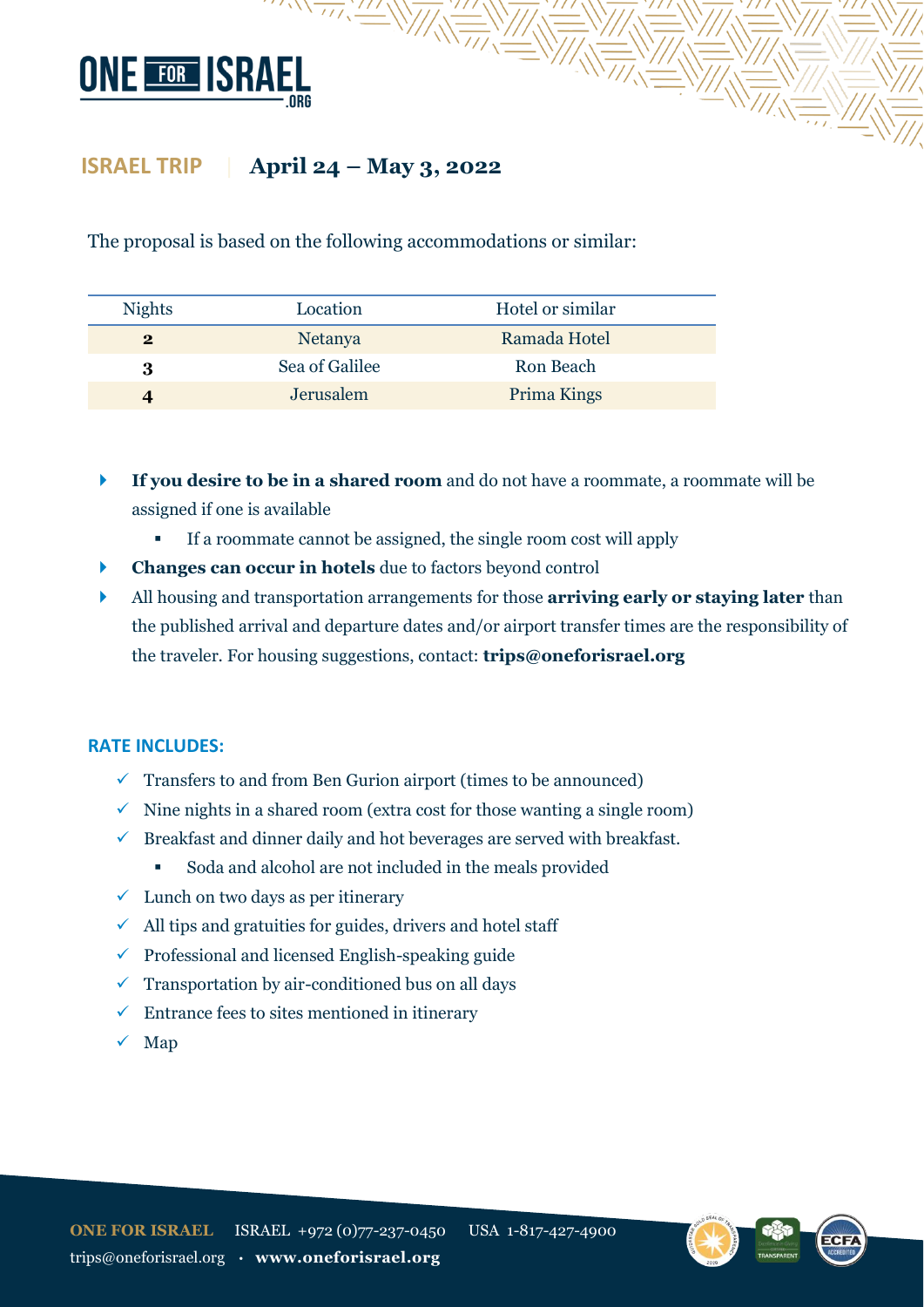

 $\sqrt{2\pi/2}$ 

#### **RATE DOES NOT INCLUDE:**

▪ Flights to/from Tel Aviv. Please choose fights that arrive at Ben Gurion airport in Tel Aviv BEFORE 1:30pm on April 24, to join the group transfer to our hotel, and AFTER 10 pm on May 3.

 $\frac{1}{\sqrt{2\pi}}\sqrt{\frac{1}{\sqrt{2\pi}}}\sqrt{\frac{1}{\sqrt{2\pi}}}\sqrt{\frac{1}{\sqrt{2\pi}}}\sqrt{\frac{1}{\sqrt{2\pi}}}\sqrt{\frac{1}{\sqrt{2\pi}}}\sqrt{\frac{1}{\sqrt{2\pi}}}\sqrt{\frac{1}{\sqrt{2\pi}}}\sqrt{\frac{1}{\sqrt{2\pi}}}\sqrt{\frac{1}{\sqrt{2\pi}}}\sqrt{\frac{1}{\sqrt{2\pi}}}\sqrt{\frac{1}{\sqrt{2\pi}}}\sqrt{\frac{1}{\sqrt{2\pi}}}\sqrt{\frac{1}{\sqrt{2\pi}}}\sqrt{\frac{1}{\sqrt{2\pi}}}\sqrt{\frac{1}{\sqrt{2\$ 

- Cancellation insurance (policy to refund the money paid for the trip and airline ticket if it is necessary to cancel due to a medical emergency)
- Health insurance (a policy to cover medical expenses for health issues that develop while in Israel)
- Passport and visa fees if applicable
- Lunches and other expenses not mentioned in the itinerary

#### **PAYMENT AND CANCELLATION PENALTIES:**

- Registration closes **March 15, 2022** (or before, if the tour is full)
- Final Payment is due by **March 15, 2022**
- The deposit of **\$200 paid with registration** is **non-refundable**. However, if the trip is cancelled due to lack of the minimum number of participants or Covid-19 restrictions which make group travel impossible, the deposit may be put toward participation in a future ONE FOR ISRAEL Israel Trip or a full refund may be requested.
- *If you must cancel your trip registration, then the payments (other than the deposit) will be refunded as follows:*
	- 75 % of total trip cost will be refunded if cancellation occurs 31-45 days prior to departure
	- 50 % of total trip cost will be refunded if cancellation occurs 16-30 days prior to departure
	- 0 % of total trip cost will be refunded if cancellation occurs 0-15 days prior to departure
- We recommend that you purchase travel insurance to cover cancellation due to unforeseen medical emergencies that might prevent you from traveling.

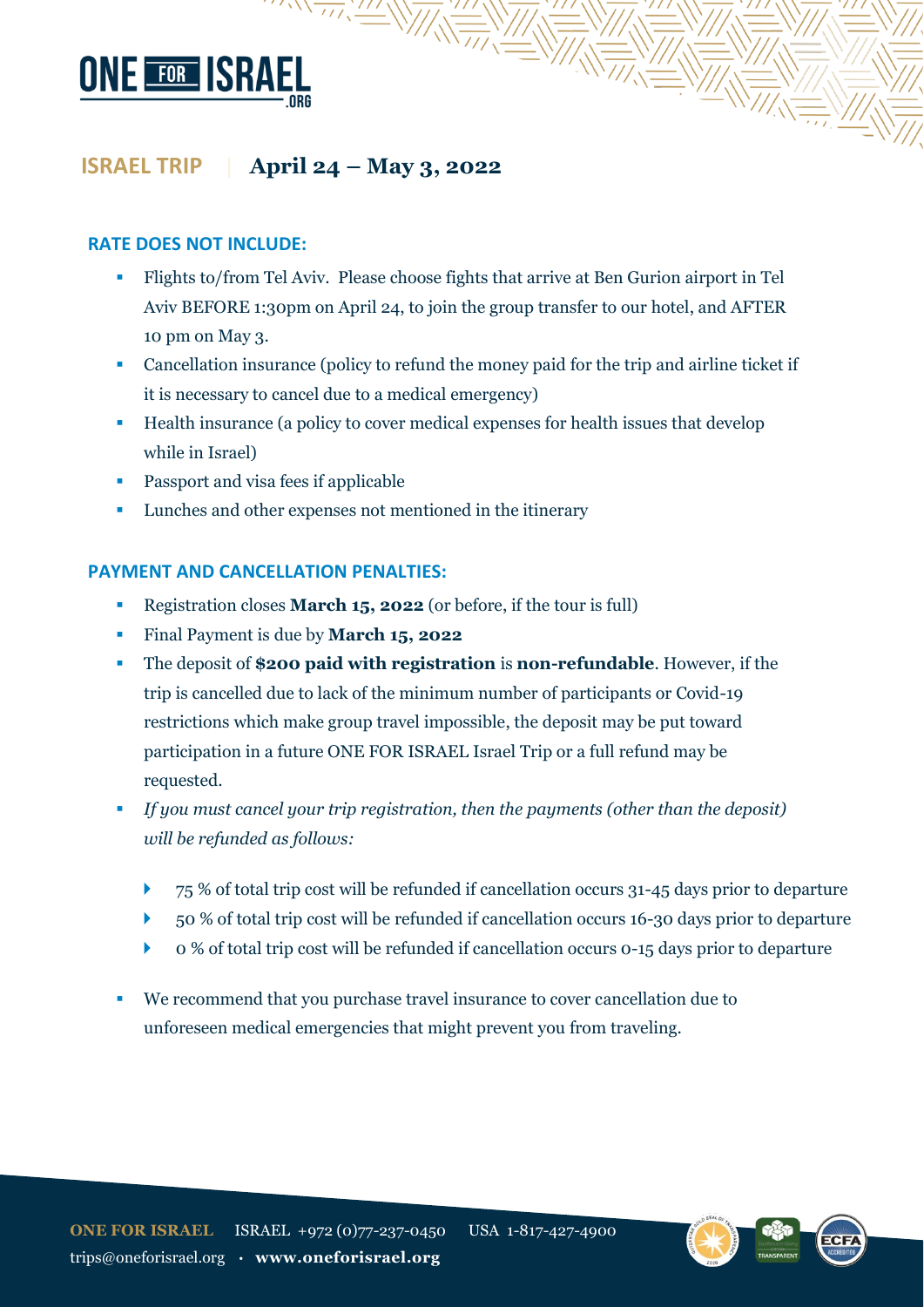

 $\sqrt{\frac{1}{2}}$ 

#### **DOCUMENTS:**

A passport valid for at least **six months after returning home** is required. It is the passenger's responsibility to obtain, at their own expense, the documents required to enter Israel according to citizenship. In addition, the Israeli government may require a COVID19 PCR test taken within 72 hours of your flights (or an antigen test 24 hours before your flight), a second test upon arrival in Israel and (depending on your home country) another test before departure from Israel (exact requirements to be updated closer to the date of departure).

#### **INSURANCE:**

It is mandatory to purchase **medical insurance** that will cover you in case medical treatment is necessary while in Israel. Please ensure that your medical coverage includes all treatment for COVID19. We also recommend that you purchase **travel insurance,** which covers expenses in case of cancellation due to health and other issues. After the trip is confirmed, please email ONE FOR ISRAEL a copy or photo of your insurance card(s) to: [trips@oneforisrael.org](mailto:trips@oneforisrael.org) ONE FOR ISRAEL shall not be liable or responsible for any injury, sickness, loss or damage to any person or property as a consequence of natural disasters, pandemics, strikes, civil unrest or other factors over which the ministry has no control and cannot influence to change them. ONE FOR ISRAEL offers no coverage compensation of any kind in cases stated above, nor for cancellations or inability to travel.

#### **PARTICIPANT MOBILITY:**

This itinerary requires each participant to be in good health and able to walk. Many sites are not accessible to people in wheelchairs or those who have limited mobility. If there are any issues pertaining to health or physical fitness please consult with us prior to registration.

#### **REGISTRATION:**

- There is a limit of **40 participants** so please register as soon as possible using this link:
	- o <https://www.oneforisrael.org/2022-april-israel-trip/>
- A \$200 non-refundable deposit is necessary at the time of registration.
- ONE FOR ISRAEL does not issue a tax donation letter for these payments as ONE FOR ISRAEL Israel Trips do not qualify for any tax deduction of any portion of the fees or expenses.

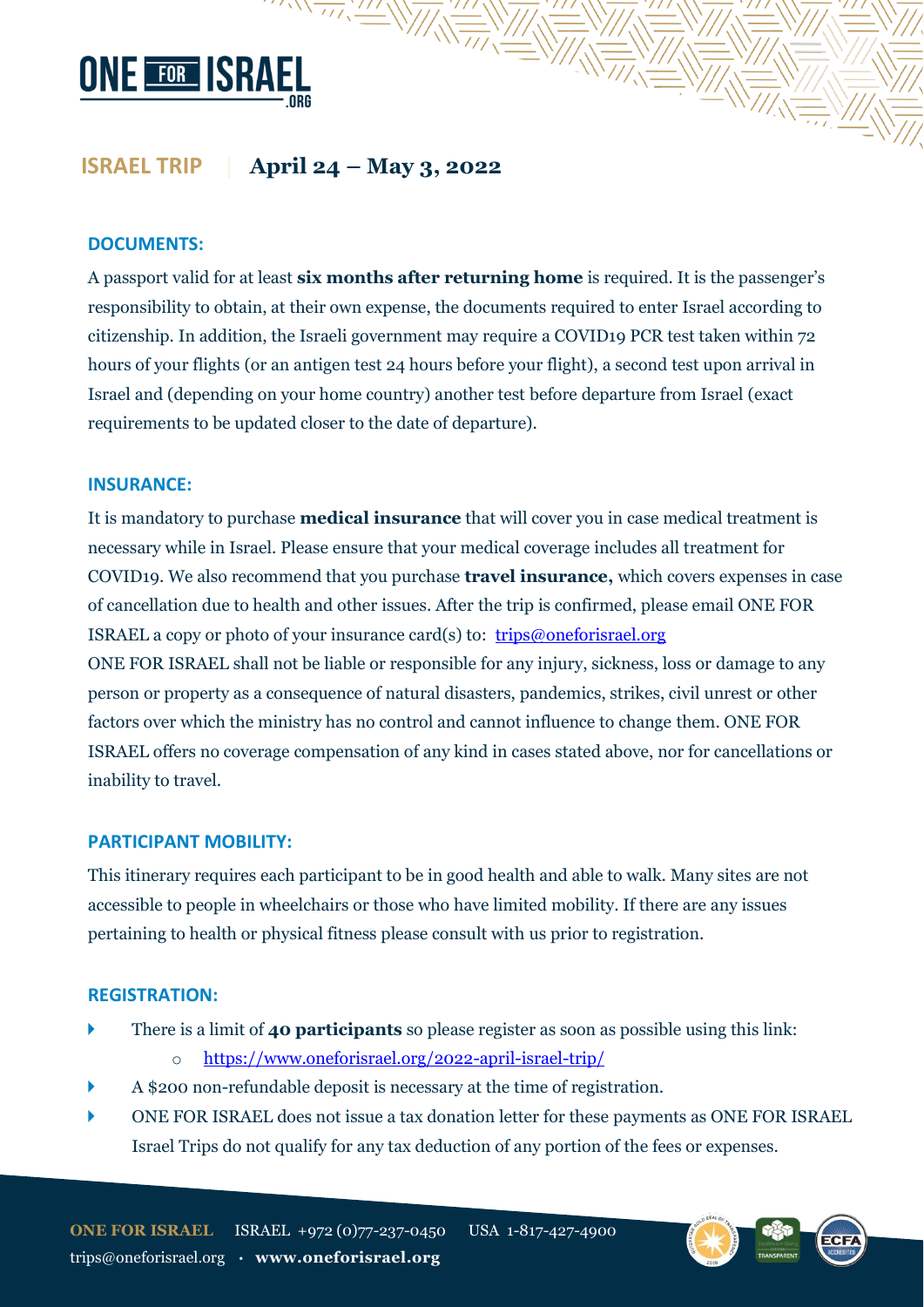

- Please register by **March 15, 2022**.
- If you have questions, contact our Israel Trip coordination team at: [trips@oneforisrael.org](mailto:trips@oneforisrael.org)

 $\sqrt{\frac{1}{2}}$ 

### Covid-19 Addendum:

**• ONE FOR ISRAEL (OFI)** acts as an agent for independent suppliers of services which are not directly provided by OFI, hotel accommodations, ground transportation, meals, tours, cruises and other related services. OFI cannot assume any liability for any actions taken on the part of the suppliers, or the government of Israel or other countries, which results in any loss, accident, delay, irregularity, damage, or injury to you or your traveling companions or group members for any reason whatsoever, including measures taken to contain the spreading of the COVID-19 virus. Furthermore, OFI cannot assume any liability for any injury, damage, loss, accident, delay or irregularity which is caused directly or indirectly by the COVID-19 virus, or any foreseen or unforeseen developments.

- One For Israel will not be liable to perform obligations under this trip agreement or liable for any loss or hardship arising from the delay or cancelation of scheduled tours resulting from acts beyond its reasonable control including, without limitation, acts of God, national disasters, embargoes, national closures, pandemics, epidemics, or other viral outbreak, shortage of supply, interruptions or malfunction of computer facilities, labor difficulties, wars or terrorists acts. One For Israel will provide trip participants with reasonable notice of delays or failure to perform that occurs by reason of force majeure.
- **ONE FOR ISRAEL** recommends that each participant of the tour frequent the Israel Ministry of Health website (English) for relevant updates concerning health and travel information: <https://govextra.gov.il/ministry-of-health/corona/corona-virus-en/>
- By embarking on the tour, you assume all risks involved in such travel, whether foreseen or unforeseen.